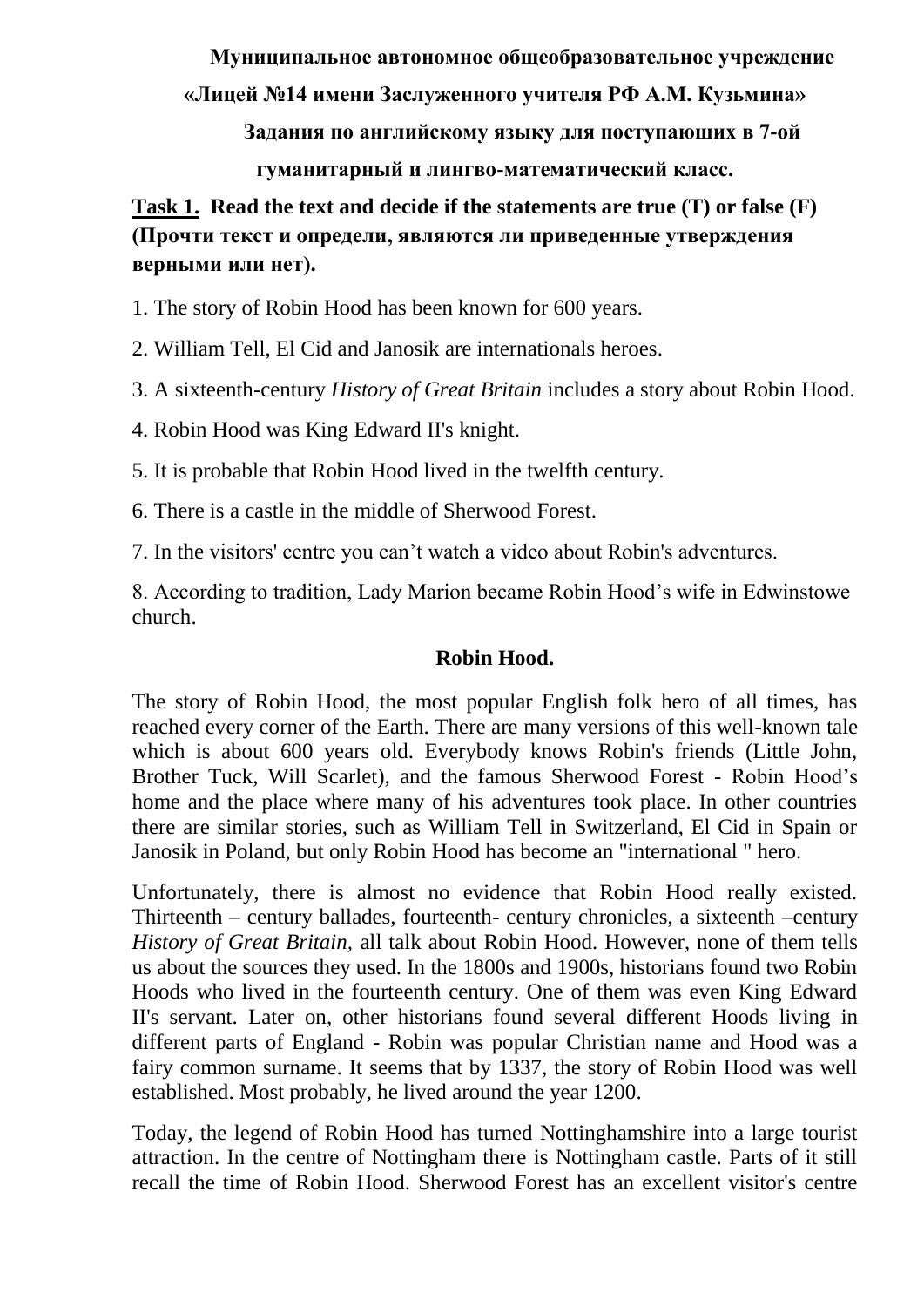with an attractive display and shop, and some very pleasant walks in the nearby forest. Edwinstowe church, in which, according to tradition, Robin Hood and Lady Marion were married, is one of the visitors' favourite sites.

# **Task 2.** *Complete the text with the correct form of the verbs in brackets. Use the Present Simple or Present Continuous. (Заполни пропуски верной формой глагола. Используй Present Simple или Present Continuous).*

And Jill  $(1)$  (live) in a cottage in the countryside. They  $(2)$  (not like) the city. They always  $(3)$  (get up) at 7 am during the week. Jill  $(4)$  (not go) to work by car, she  $(5)$  (catch) the train and Peter  $(6)$  (walk) to work. What  $(7)$  he  $(60)$ ? He  $(8)$  (be) a teacher. He  $(9)$  (finish) work at 4pm so he usually  $(10)$   $(cook)$  dinner and Jill  $(11)$   $(do)$  the shopping at lunchtime. Today is Monday, but Peter and Jill (12) \_\_\_ (not work). Why? What  $(13)$   $\qquad$  they  $\qquad$  (do) now? They  $(14)$   $\qquad$  (be) on holiday in the Caribbean. They both  $(15)$  (work) hard during the year and they  $(16)$  (look) forward to a few weeks in the sun. At the moment Peter  $(17)$  \_\_\_ (not teach), he  $(18)$  \_\_\_\_ (swim) in the sea. Jill (19) (not sit) in the office, she  $(20)$  (have) a haircut. Peter and Jill  $(21)$  (not think) about work, they  $(22)$  (enjoy) their holiday.

# **Task 3.** *Complete the text with the correct form of the verbs in brackets. Use the Past Simple or Present Perfect. (Заполни пропуски верной формой глагола. Используй Past Simple или Present Perfect).*

1. I live) in Rome for four years, but before that I (live) in London for two years.

2. Peter  $\qquad$  (not play) tennis for months, although he  $\qquad$  ( win) a competition last year.

3. We  $\qquad$  (go) to America in February and we (have) a great time. (you be) there?

4. "  $(you/do)$  anything interesting last weekend?" No, I  $(stay)$  at home. I (not go) out. What about you?

5. They (not see) Johnny Depp's new film, so they may go next Saturday.

6 ' (Simon/buy) a present for Sarah?' ' Yes, he (get) her a CD'.

7. 'What time (Dave and Sue/ arrive)?' Their train (be) late, so they \_\_\_\_ (not arrive) until about midnight'.

8. I \_\_\_\_\_\_ (not phone) you last night because I \_\_\_\_ (forget) all about it. Sorry!